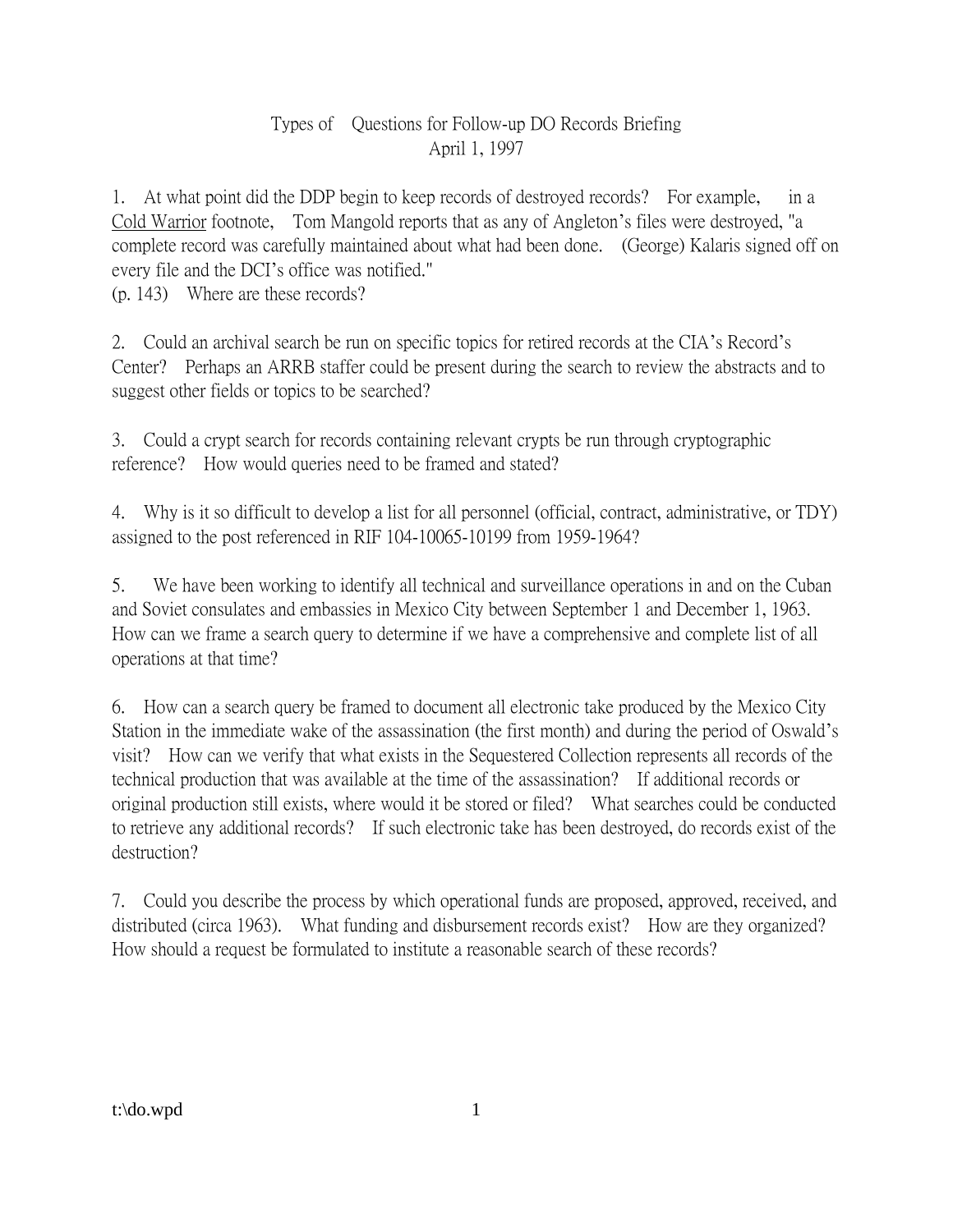8. We have seen DDP monthly operational reports which contain information on the allocation/distribution of operational funds. Are there other DDP records which would reflect how certain projects utilized their funding? How are these records organized? How should a search query be framed?

9. Various open sources have linked the CIA to various journalists and publishing companies during the 1960's. How should a query be framed to search for connections between the Agency and journalists or publishing companies?

10. Did the Agency have any relationship, projects, or contacts with publishing houses during the time of the assassination and in the aftermath of the Warren Commission? How would a search be formulated to determine whether or not the Agency had a relationship with any of the same publishing houses that were also publishing books about the assassination?

11. How would a query be framed to search for files on any office or person dealing with organized crime and Cuba? How should a request be formulated to institute a reasonable search on this topic?

12. Is there a comprehensive record or list detailing the identities of individuals on the Interagency Source Register? How are these records organized? How can a search query be framed to ascertain whether or not a particular individual appears in the Register.

13. How could a search query be framed to ascertain whether or not a particular individual was given access to classified information by DCD (then OO)? What kind of files are assembled in the process of clearing non-Agency contacts/sources for access to classified information?

14. ARRB's Request for Additional Information and Record No. CIA-13, dated November 1, 1996, contained the following questions:

A. What forms of backchannel communications were there between the Mexico City Station (including the COS), JMWAVE, or Headquarters during 1963? By "backchannel" we mean, *inter alia*, any administrative, senior staff, or restricted access communications, or any written or electronic communications other than regular cables or dispatches (of the type included in the JFK Collection).

B. Were there, in fact, any backchannel communications between the Mexico City Station (including the COS), JMWAVE, or Headquarters during the time periods 27 Sept - 16 Oct 1963 and 22 Nov - 30 Nov 1963?

C. To the extent that there were any backchannel communications for the time periods 27 Sept - 16 Oct 1963 and 22 Nov - 30 Nov 1963 (other than those